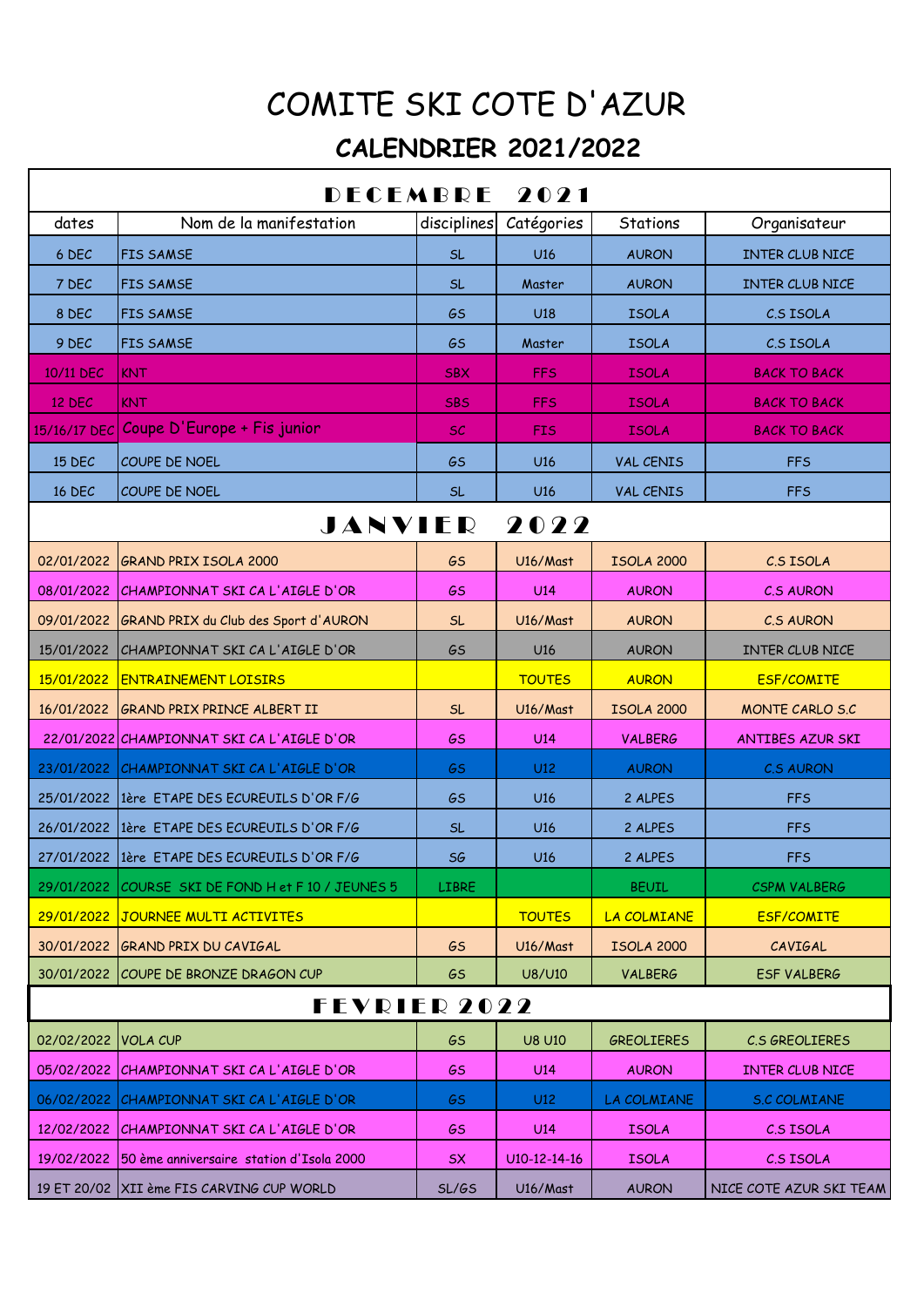|                                                                                                         | 20/02/2022 GRAND PRIX GAZELEC                    | GS                | U16/Mast        | <b>AURON</b>           | GAZELEC                   |  |  |  |
|---------------------------------------------------------------------------------------------------------|--------------------------------------------------|-------------------|-----------------|------------------------|---------------------------|--|--|--|
|                                                                                                         | 20/02/2022 COUPE DE BRONZE                       | GS                | U8/U10          | <b>AURON</b>           | <b>ESF AURON</b>          |  |  |  |
|                                                                                                         | 26/02/2022 skicross avec la commission Freestyle |                   | toutes          | <b>ISOLA</b>           | <b>ESF/COMITE</b>         |  |  |  |
| 26/02/2022                                                                                              | CHAMPIONNAT SKI CA L'AIGLE D'OR                  | GS.               | U12             | <b>VALBERG</b>         | <b>CSPM VALBERG</b>       |  |  |  |
|                                                                                                         | 26/02/2022 CHAMPIONNAT SKI CA L'AIGLE D'OR       | <b>SL</b>         | U <sub>16</sub> | LA COLMIANE            | <b>S.C COLMIANE</b>       |  |  |  |
|                                                                                                         | 27/02/2022 GRAND PRIX DU S.C COLMIANE            | <b>SL</b>         | U16/Mast        | LA COLMIANE            | <b>SC COLMIANE</b>        |  |  |  |
| <b>MARS 2022</b>                                                                                        |                                                  |                   |                 |                        |                           |  |  |  |
| 05/03/2022 CHAMPIONNAT SKI CA L'AIGLE D'OR<br>U14<br><b>VALBERG</b><br><b>SL</b><br><b>CSPM VALBERG</b> |                                                  |                   |                 |                        |                           |  |  |  |
| 7 au 10/3                                                                                               | 2ème étape Ecureuil d'or G/F                     | SL/GS/SG          | U16             | <b>SERRE CHEVALIER</b> | <b>FFS</b>                |  |  |  |
| 12/03/2022                                                                                              | CHAMPIONNAT SKI CA L'AIGLE D'OR                  | SX.               | <b>U10 U12</b>  | <b>ISOLA</b>           | CS ISOLA                  |  |  |  |
| 12/03/2022                                                                                              | <b>CHALLENGE THIERRY TREHOUX</b>                 |                   | <b>TOUTES</b>   | <b>AURON</b>           | <b>ESF/COMITE</b>         |  |  |  |
| 13/03/0222                                                                                              | <b>GRAND PRIX MEMORIAL MASSENA</b>               | <b>GS</b>         | U16/Mast        | <b>VALBERG</b>         | SC CAGNES/ SC ANTIBES     |  |  |  |
| 13/03/2022                                                                                              | $\beta$ en'j U14 F/G                             | <b>SG/GS/SL/P</b> | U14             | <b>ARECHES</b>         | <b>FFS</b>                |  |  |  |
| 14/03/2022                                                                                              | Ben'j U14 F/G                                    | SG/GS/SL/P        | U14             | <b>LES SAISIES</b>     | <b>FFS</b>                |  |  |  |
|                                                                                                         | 15/03/2022 Ben'j U14 F/G                         | <b>SG/GS/SL/P</b> | U14             | CREST VOLANT           | <b>FFS</b>                |  |  |  |
| 16/03/2022                                                                                              | Ben'j U14 $F/G$                                  | <b>SG/GS/SL/P</b> | U14             | <b>BELLECOMB</b>       | <b>FFS</b>                |  |  |  |
| 19/03/2022                                                                                              | <b>SAINT LAURENT SLOPESTYLE CA</b>               | <b>SS</b>         | <b>TOUTES</b>   | <b>ISOLA</b>           | <b>SC LAURENTIN</b>       |  |  |  |
| 19/03/2022                                                                                              | CHAMPIONNAT SKI CA L'AIGLE D'OR                  | <b>GS</b>         | U12             | <b>AURON</b>           | <b>INTER CLUB NICE</b>    |  |  |  |
|                                                                                                         | 20/03/2022 CHAMPIONNAT SKI CA L'AIGLE D'OR       | <b>SL</b>         | U <sub>16</sub> | <b>ISOLA</b>           | MONTE CARLO S.C           |  |  |  |
| $23$ au $26/3$                                                                                          | COQS D'OR G/F                                    | GS/SL             | <b>U12 U14</b>  | <b>LES MENUIRES</b>    | <b>ESF</b>                |  |  |  |
| 23/03/2022                                                                                              | 27ème CHAMPIONNAT DE France Dames                | <b>DH TRA</b>     | <b>FFS</b>      | <b>AURON</b>           | CDSKI06                   |  |  |  |
| 24/03/2022                                                                                              | 27ème CHAMPIONNAT DE France Dames                | <b>DH</b>         | <b>FFS</b>      | <b>AURON</b>           | CDSKI06                   |  |  |  |
|                                                                                                         | 24/03/2022 COURSE FIS                            | DН                | <b>FIS</b>      | <b>AURON</b>           | CDSKI06                   |  |  |  |
| 25/03/2022                                                                                              | 27ème CHAMPIONNAT DE France Dames                | SG/AC             | <b>FFS</b>      | <b>AURON</b>           | CDSKI06                   |  |  |  |
| 26/03/2022                                                                                              | 27ème CHAMPIONNAT DE France D et H               | <b>GS</b>         | <b>FFS</b>      | <b>ISOLA</b>           | CDSKI06                   |  |  |  |
| 27/03/2022                                                                                              | 27ème CHAMPIONNAT DE France D et H               | PGS               | <b>FFS</b>      | <b>AURON</b>           | CDSKI06                   |  |  |  |
| 28/03/2022                                                                                              | 27ème CHAMPIONNAT DE France D ET H               | <b>SL</b>         | <b>FFS</b>      | <b>AURON</b>           | CDSKI06                   |  |  |  |
| 29/03/2022                                                                                              | 27ème CHAMPIONNAT DE France Hommes               | SG                | <b>FFS</b>      | <b>AURON</b>           | CDSKI06                   |  |  |  |
| 30/03/2022                                                                                              | 27ème CHAMPIONNAT DE France Hommes               | ENT               | <b>FFS</b>      | <b>AURON</b>           | CDSKI06                   |  |  |  |
| 31/03/022                                                                                               | 27ème CHAMPIONNAT DE France Hommes               | <b>DH</b>         | <b>FFS</b>      | <b>AURON</b>           | CDSKI06                   |  |  |  |
|                                                                                                         | 01/04/2022 CHAMPIONNAT DE MONACO                 | DН                | <b>FIS</b>      | <b>AURON</b>           | Fédération Monegasque Ski |  |  |  |
| <b>AVRIL 2022</b>                                                                                       |                                                  |                   |                 |                        |                           |  |  |  |
| 02/04/2022                                                                                              | CHAMPIONNAT SKI CA L'AIGLE D'OR                  | <b>SL</b>         | U14             | <b>AURON</b>           | <b>C.S AURON</b>          |  |  |  |
|                                                                                                         | 03/04/2022 COUPE DE BRONZE                       | GS                | <b>U8 U10</b>   | <b>AURON</b>           | <b>ESF AURON</b>          |  |  |  |
| 03/04/2022                                                                                              | CHAMPIONNAT SKI CA L'AIGLE D'OR                  | <b>SL</b>         | U12             | <b>AURON</b>           | <b>INTER CLUB NICE</b>    |  |  |  |
| 5 au 8/4                                                                                                | LA SCARA                                         | <b>SL/GS/SG</b>   | <b>U14 U16</b>  | VAL D'ISERE            | <b>FIS</b>                |  |  |  |
| 9/9 AVRIL                                                                                               | <b>CHAMPIONNAT DE France</b>                     | SBX/PGS           | <b>FFS</b>      | <b>ISOLA</b>           | <b>BACK TO BACK</b>       |  |  |  |
| 9 et 10/4                                                                                               | COUPE DE LA FEDERATION                           | <b>GS KO</b>      | U16/MASTERS     | ALPE D'HUEZ            | <b>FFS</b>                |  |  |  |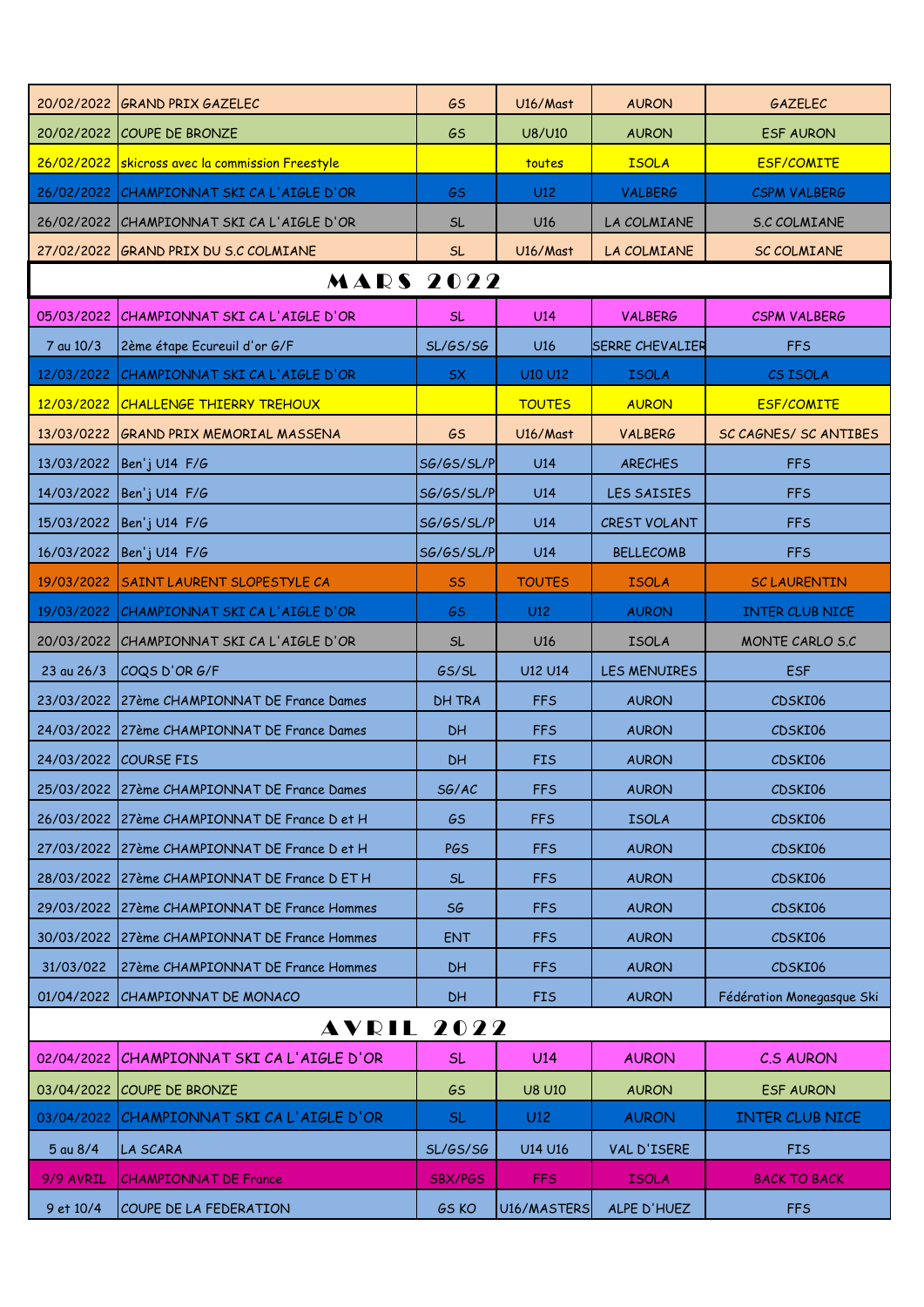|            | 09/04/2022 COUPE DE BRONZE             | GS.           | <b>U8 U10</b> | <b>ISOLA</b>    | <b>ESF ISOLA</b>            |
|------------|----------------------------------------|---------------|---------------|-----------------|-----------------------------|
| 12 au 15/4 | FINALE DES ECUREUILS D'OR              | SG/GS/SL/P    | U16           | <b>MORZINE</b>  | <b>FFS</b>                  |
| 12 au 15/4 | <b>FINALE DES ECUREUILS D'OR</b>       | SG/GS/SL/P    | U16           | AVORIAZ         | <b>FFS</b>                  |
| 16/04/2022 | GRAND PRIX DE LA VILLE DE NICE         | GS            | U16/Mast      | <b>AURON</b>    | <b>INTER CLUB NICE</b>      |
|            | 17/04/2022 CHAMPIONNATS DEPARTEMENTAUX | $\frac{1}{2}$ | U12 A MAST    | <b>AURON</b>    | Comité Départemental Ski 06 |
|            |                                        |               |               |                 |                             |
|            | Courses nationales et internationales  |               |               | Courses Ioisirs |                             |
|            | <b>Grand Prix</b>                      |               | Freestyle     |                 |                             |
|            | Coupe de Bronze                        |               |               | Carving         |                             |
|            | U12                                    |               |               | Nordique        |                             |

- **U14**
- **U16**